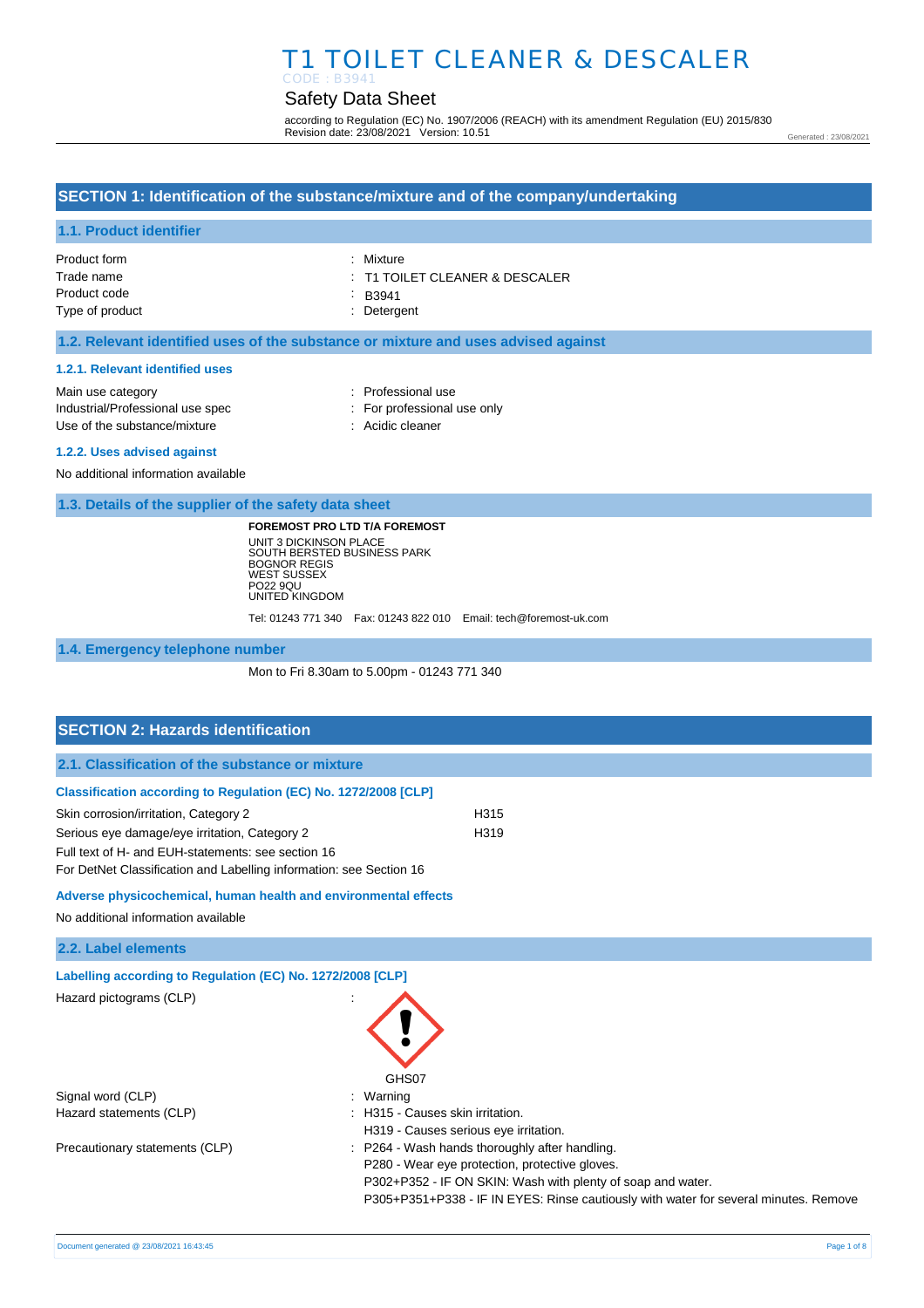according to Regulation (EC) No. 1907/2006 (REACH) with its amendment Regulation (EU) 2015/830

contact lenses, if present and easy to do. Continue rinsing. P337+P313 - If eye irritation persists: Get medical advice/attention.

P362+P364 - Take off contaminated clothing and wash it before reuse.

#### **2.3. Other hazards**

No additional information available

#### **SECTION 3: Composition/information on ingredients**

#### **3.1. Substances**

#### Not applicable

#### **3.2. Mixtures**

| <b>Name</b>                                     | <b>Product identifier</b>                                                                               | $\%$     | <b>Classification according to</b><br>Regulation (EC) No. 1272/2008<br><b>ICLP1</b> |
|-------------------------------------------------|---------------------------------------------------------------------------------------------------------|----------|-------------------------------------------------------------------------------------|
| sulphamidic acid; sulphamic acid; sulfamic acid | CAS-No.: 5329-14-6<br>EC-No.: 226-218-8<br>EC Index-No.: 016-026-00-0<br>REACH-no: 01-2119488633-<br>28 | $5 - 15$ | Eye Irrit. 2, H319<br>Skin Irrit. 2, H315<br>Aquatic Chronic 3, H412                |

Full text of H- and EUH-statements: see section 16

| <b>SECTION 4: First aid measures</b>                                                                                 |                                                                                                                                                                                                                                                                                                             |
|----------------------------------------------------------------------------------------------------------------------|-------------------------------------------------------------------------------------------------------------------------------------------------------------------------------------------------------------------------------------------------------------------------------------------------------------|
| 4.1. Description of first aid measures                                                                               |                                                                                                                                                                                                                                                                                                             |
| First-aid measures after inhalation<br>First-aid measures after skin contact<br>First-aid measures after eye contact | : Remove person to fresh air and keep comfortable for breathing.<br>: Wash skin with plenty of water.<br>: IF IN EYES: Rinse cautiously with water for several minutes. Remove contact lenses, if<br>present and easy to do. Continue rinsing. If eye irritation persists: Get medical<br>advice/attention. |
| First-aid measures after ingestion                                                                                   | : Give nothing or a little water to drink. Get medical advice/attention if you feel unwell.                                                                                                                                                                                                                 |
| 4.2. Most important symptoms and effects, both acute and delayed                                                     |                                                                                                                                                                                                                                                                                                             |

No additional information available

**4.3. Indication of any immediate medical attention and special treatment needed**

Treat symptomatically.

## **SECTION 5: Firefighting measures**

#### **5.1. Extinguishing media**

Suitable extinguishing media : Carbon dioxide. Dry powder. Foam.

**5.2. Special hazards arising from the substance or mixture**

No additional information available

**5.3. Advice for firefighters**

No additional information available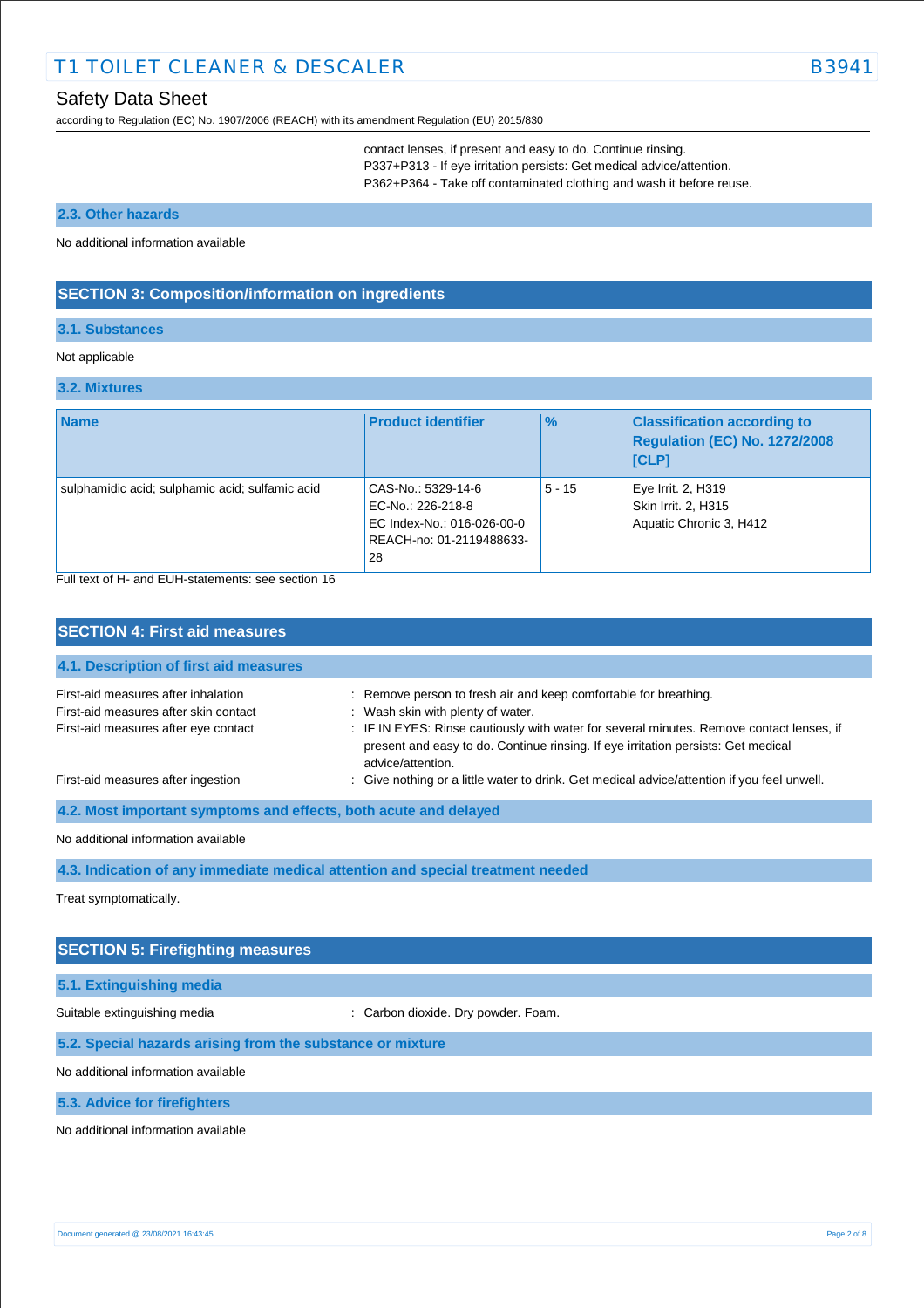## Safety Data Sheet

according to Regulation (EC) No. 1907/2006 (REACH) with its amendment Regulation (EU) 2015/830

| <b>SECTION 6: Accidental release measures</b>                            |                                                                                                                                   |  |
|--------------------------------------------------------------------------|-----------------------------------------------------------------------------------------------------------------------------------|--|
| 6.1. Personal precautions, protective equipment and emergency procedures |                                                                                                                                   |  |
| 6.1.1. For non-emergency personnel<br>Emergency procedures               | : Evacuate unnecessary personnel.                                                                                                 |  |
| 6.1.2. For emergency responders<br>Protective equipment                  | : Use personal protective equipment as required.                                                                                  |  |
| <b>6.2. Environmental precautions</b>                                    |                                                                                                                                   |  |
| Avoid release to the environment.                                        |                                                                                                                                   |  |
| 6.3. Methods and material for containment and cleaning up                |                                                                                                                                   |  |
| For containment<br>Methods for cleaning up                               | : Collect spillage.<br>: Soak up spills with inert solids, such as clay or diatomaceous earth as soon as possible.                |  |
| <b>6.4. Reference to other sections</b>                                  |                                                                                                                                   |  |
|                                                                          | For further information refer to section 8: "Exposure controls/personal protection". For further information refer to section 13. |  |

| <b>SECTION 7: Handling and storage</b>                                                                 |                                                                                                                                                                                                     |
|--------------------------------------------------------------------------------------------------------|-----------------------------------------------------------------------------------------------------------------------------------------------------------------------------------------------------|
| 7.1. Precautions for safe handling                                                                     |                                                                                                                                                                                                     |
| Precautions for safe handling<br>Hygiene measures                                                      | : Avoid contact with eyes.<br>Do not eat, drink or smoke when using this product.                                                                                                                   |
| 7.2. Conditions for safe storage, including any incompatibilities                                      |                                                                                                                                                                                                     |
| <b>Technical measures</b><br>Storage conditions<br>Incompatible products<br>Special rules on packaging | Does not require any specific or particular technical measures.<br>: Keep container closed when not in use.<br>: Oxidizing agent. Strong acids. Strong bases.<br>: Keep only in original container. |
| 7.3. Specific end use(s)                                                                               |                                                                                                                                                                                                     |

No additional information available

## **SECTION 8: Exposure controls/personal protection**

#### **8.1. Control parameters**

- **8.1.1 National occupational exposure and biological limit values**
- No additional information available

#### **8.1.2. Recommended monitoring procedures**

No additional information available

#### **8.1.3. Air contaminants formed**

No additional information available

#### **8.1.4. DNEL and PNEC**

No additional information available

#### **8.1.5. Control banding**

No additional information available

#### **8.2. Exposure controls**

#### **8.2.1. Appropriate engineering controls**

No additional information available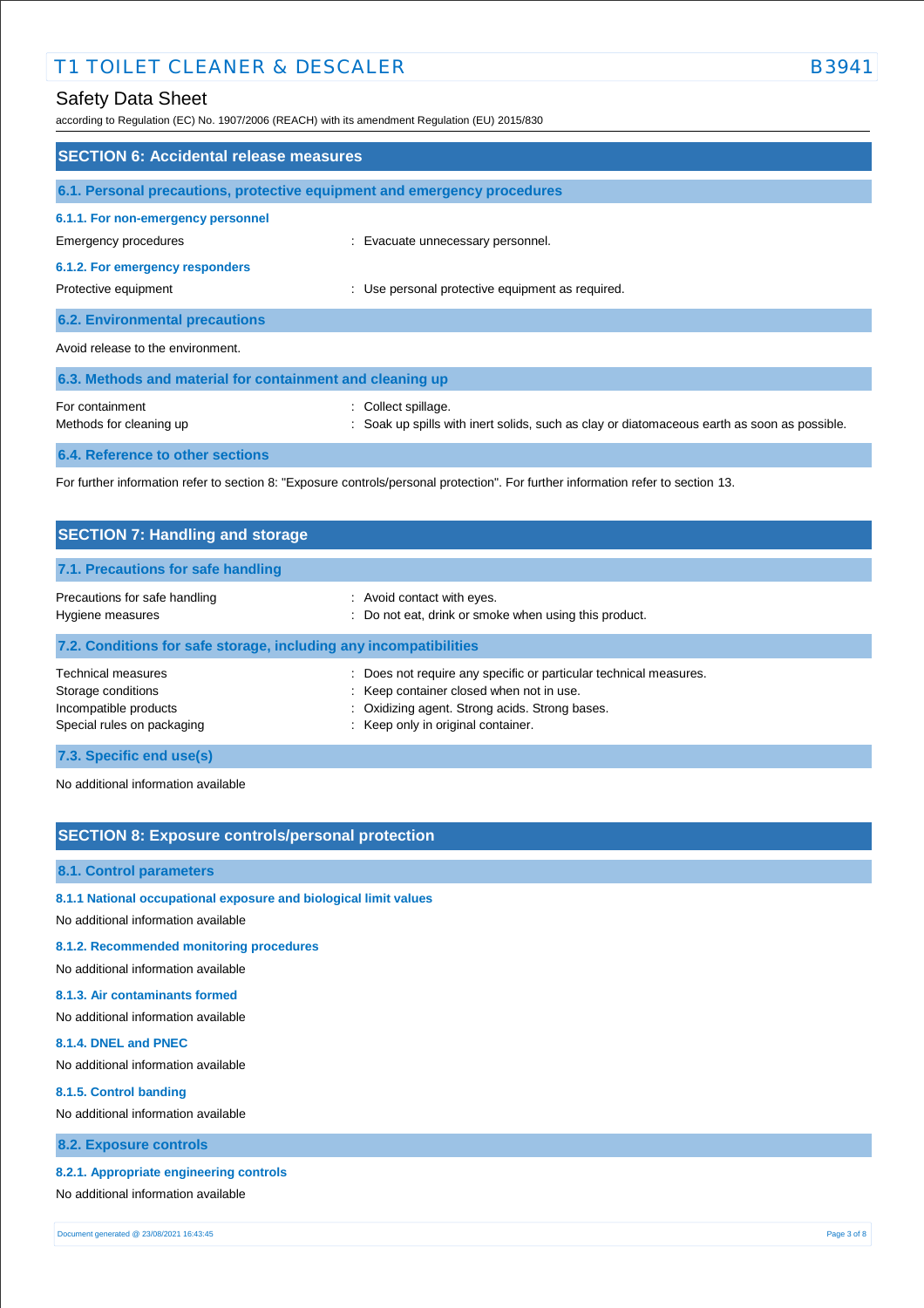## Safety Data Sheet

according to Regulation (EC) No. 1907/2006 (REACH) with its amendment Regulation (EU) 2015/830

#### **8.2.2. Personal protection equipment**

#### **Personal protective equipment symbol(s):**



#### **8.2.2.1. Eye and face protection**

**Eye protection:** Safety glasses. EN 166

#### **8.2.2.2. Skin protection**

**Skin and body protection:**

Not required for normal conditions of use

#### **Hand protection:**

Chemical resistant gloves (according to European standard EN 374 or equivalent). Nitrile rubber gloves

#### **Other skin protection**

**Materials for protective clothing:** Not required for normal conditions of use

**8.2.2.3. Respiratory protection**

#### **Respiratory protection:**

Not required for normal conditions of use

#### **8.2.2.4. Thermal hazards**

No additional information available

**8.2.3. Environmental exposure controls**

No additional information available

## **SECTION 9: Physical and chemical properties**

#### **9.1. Information on basic physical and chemical properties**

| Physical state                                  | Liquid            |
|-------------------------------------------------|-------------------|
| Appearance                                      | Mobile liquid.    |
| Colour                                          | Blue.             |
| Odour                                           | Fresh.            |
| Odour threshold                                 | No data available |
| рH                                              | 0.5               |
| Relative evaporation rate (butylacetate=1)      | No data available |
| Melting point                                   | No data available |
| Freezing point                                  | No data available |
| Boiling point                                   | : $\geq 100$ °C   |
| Flash point                                     | No data available |
| Auto-ignition temperature                       | No data available |
| Decomposition temperature                       | No data available |
| Flammability (solid, gas)                       | No data available |
| Vapour pressure                                 | No data available |
| Relative vapour density at 20 °C                | No data available |
| Relative density                                | 1.05              |
| Solubility                                      | Soluble in water. |
| Partition coefficient n-octanol/water (Log Pow) | No data available |
| Viscosity, kinematic                            | No data available |
| Viscosity, dynamic                              | No data available |
| Explosive properties                            | No data available |
| Oxidising properties                            | No data available |
| Explosive limits                                | No data available |
|                                                 |                   |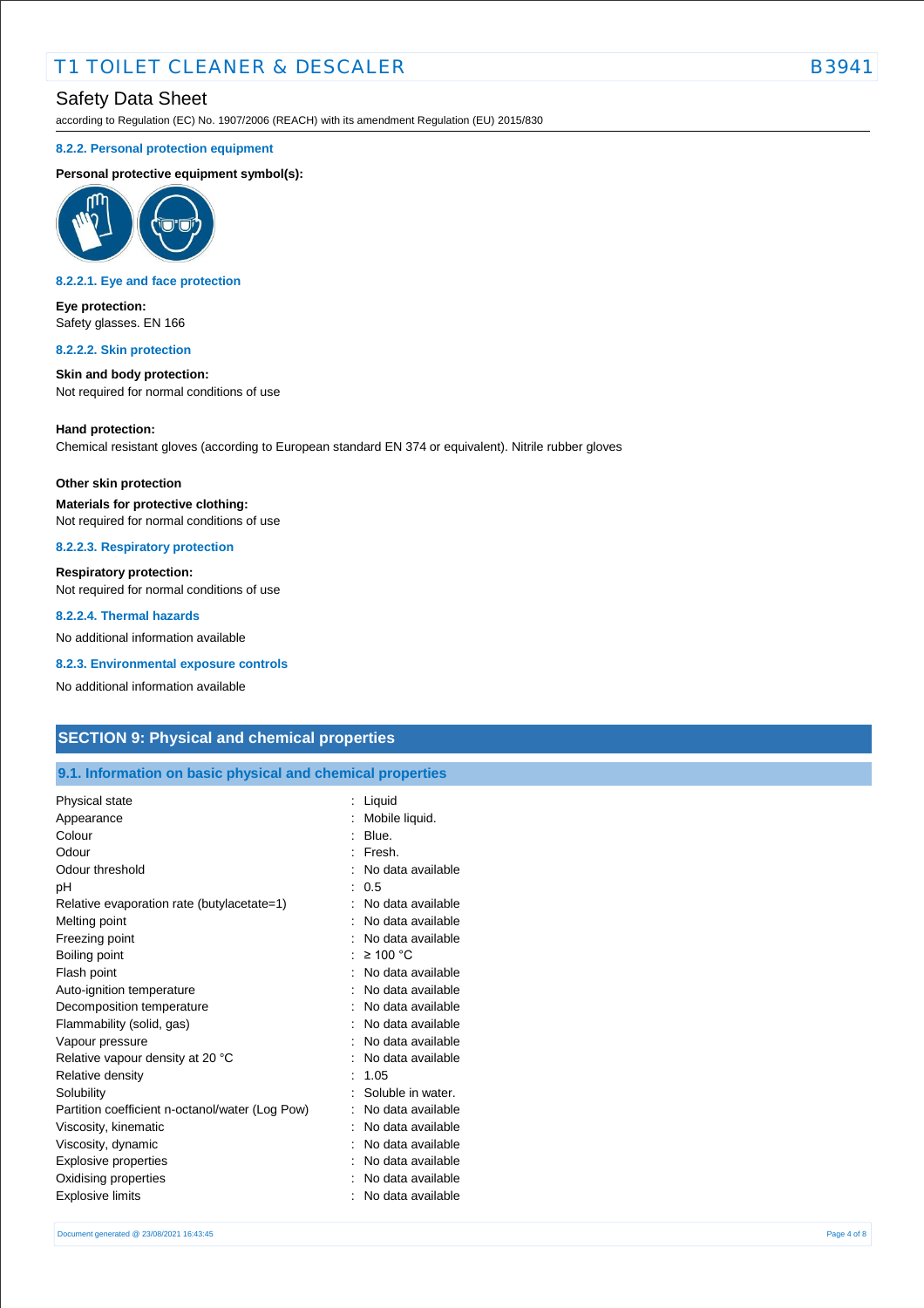## Safety Data Sheet

according to Regulation (EC) No. 1907/2006 (REACH) with its amendment Regulation (EU) 2015/830

#### **9.2. Other information**

No additional information available

## **SECTION 10: Stability and reactivity**

#### **10.1. Reactivity**

The product is non-reactive under normal conditions of use, storage and transport.

**10.2. Chemical stability**

Stable under normal conditions.

**10.3. Possibility of hazardous reactions**

No dangerous reactions known under normal conditions of use.

**10.4. Conditions to avoid**

None under recommended storage and handling conditions (see section 7).

**10.5. Incompatible materials**

None under normal use.

**10.6. Hazardous decomposition products**

Under normal conditions of storage and use, hazardous decomposition products should not be produced.

| <b>SECTION 11: Toxicological information</b>                                                                                                                                   |                                                                                                                                                 |  |
|--------------------------------------------------------------------------------------------------------------------------------------------------------------------------------|-------------------------------------------------------------------------------------------------------------------------------------------------|--|
| 11.1 Information on toxicological effects                                                                                                                                      |                                                                                                                                                 |  |
| Acute toxicity (oral)<br>Acute toxicity (dermal)<br>Acute toxicity (inhalation)<br>Skin corrosion/irritation                                                                   | Not classified<br>٠.<br>Not classified<br>Not classified<br>: Causes skin irritation.<br>pH: 0.5                                                |  |
| Serious eye damage/irritation                                                                                                                                                  | Causes serious eye irritation.<br>÷<br>pH: 0.5                                                                                                  |  |
| Respiratory or skin sensitisation<br>Germ cell mutagenicity<br>Carcinogenicity<br>Reproductive toxicity<br>STOT-single exposure<br>STOT-repeated exposure<br>Aspiration hazard | : Not classified<br>: Not classified<br>: Not classified<br>Not classified<br>÷<br>Not classified<br>÷<br>Not classified<br>Not classified<br>÷ |  |

# **SECTION 12: Ecological information**

| 12.1. Toxicity                                               |                     |
|--------------------------------------------------------------|---------------------|
| Hazardous to the aquatic environment, short-term<br>(acute)  | : Not classified    |
| Hazardous to the aquatic environment, long-term<br>(chronic) | : Not classified    |
| sulphamidic acid; sulphamic acid; sulfamic acid (5329-14-6)  |                     |
| LC50 - Fish [1]                                              | 70.3 mg/l           |
| EC50 - Other aquatic organisms [1]                           | 71.6 mg/l waterflea |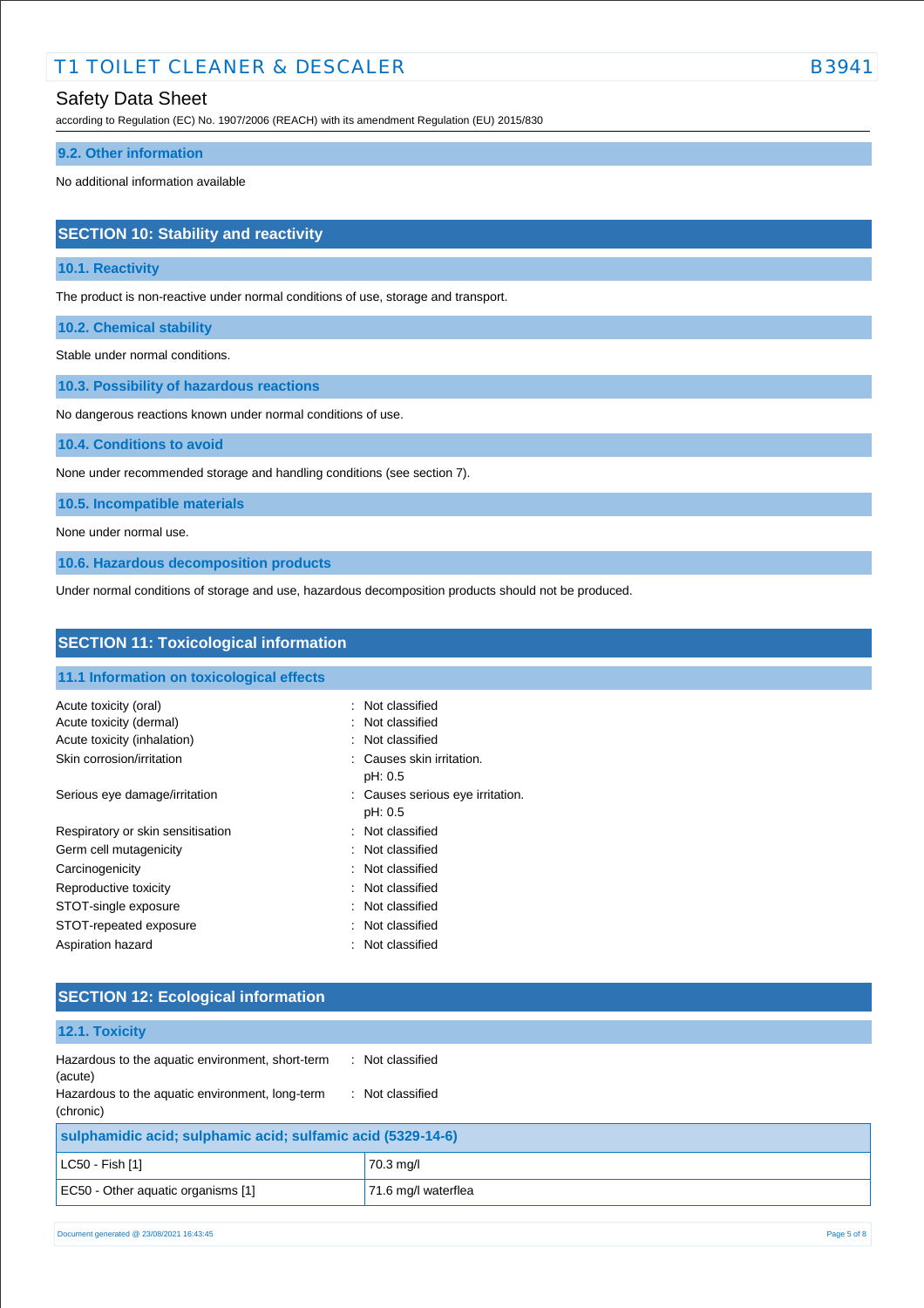# Safety Data Sheet

according to Regulation (EC) No. 1907/2006 (REACH) with its amendment Regulation (EU) 2015/830

| sulphamidic acid; sulphamic acid; sulfamic acid (5329-14-6) |           |  |
|-------------------------------------------------------------|-----------|--|
| EC50 - Other aquatic organisms [2]                          | 29.5 mg/l |  |
| 12.2. Persistence and degradability                         |           |  |
| No additional information available                         |           |  |
| 12.3. Bioaccumulative potential                             |           |  |
| sulphamidic acid; sulphamic acid; sulfamic acid (5329-14-6) |           |  |
| Partition coefficient n-octanol/water (Log Pow)             | $-4.34$   |  |
| 12.4. Mobility in soil                                      |           |  |
| No additional information available                         |           |  |
| 12.5. Results of PBT and vPvB assessment                    |           |  |
| No additional information available                         |           |  |
| 12.6. Other adverse effects                                 |           |  |
| No additional information available                         |           |  |
|                                                             |           |  |
| <b>SECTION 13: Disposal considerations</b>                  |           |  |

**13.1. Waste treatment methods**

No additional information available

| <b>SECTION 14: Transport information</b>                                                 |                                                                                |  |  |  |
|------------------------------------------------------------------------------------------|--------------------------------------------------------------------------------|--|--|--|
| In accordance with ADR / IMDG / IATA                                                     |                                                                                |  |  |  |
| 14.1 UN number                                                                           |                                                                                |  |  |  |
| UN-No. (ADR)<br>UN-No. (IMDG)<br>UN-No. (IATA)                                           | Not applicable<br>$\overline{\phantom{a}}$<br>Not applicable<br>Not applicable |  |  |  |
| 14.2. UN proper shipping name                                                            |                                                                                |  |  |  |
| Proper Shipping Name (ADR)<br>Proper Shipping Name (IMDG)<br>Proper Shipping Name (IATA) | : Not applicable<br>Not applicable<br>: Not applicable                         |  |  |  |
| 14.3. Transport hazard class(es)                                                         |                                                                                |  |  |  |
| <b>ADR</b><br>Transport hazard class(es) (ADR)                                           | : Not applicable                                                               |  |  |  |
| <b>IMDG</b><br>Transport hazard class(es) (IMDG)                                         | : Not applicable                                                               |  |  |  |
| <b>IATA</b><br>Transport hazard class(es) (IATA)                                         | : Not applicable                                                               |  |  |  |
| 14.4. Packing group                                                                      |                                                                                |  |  |  |
| Packing group (ADR)<br>Packing group (IMDG)<br>Packing group (IATA)                      | Not applicable<br>Not applicable<br>: Not applicable                           |  |  |  |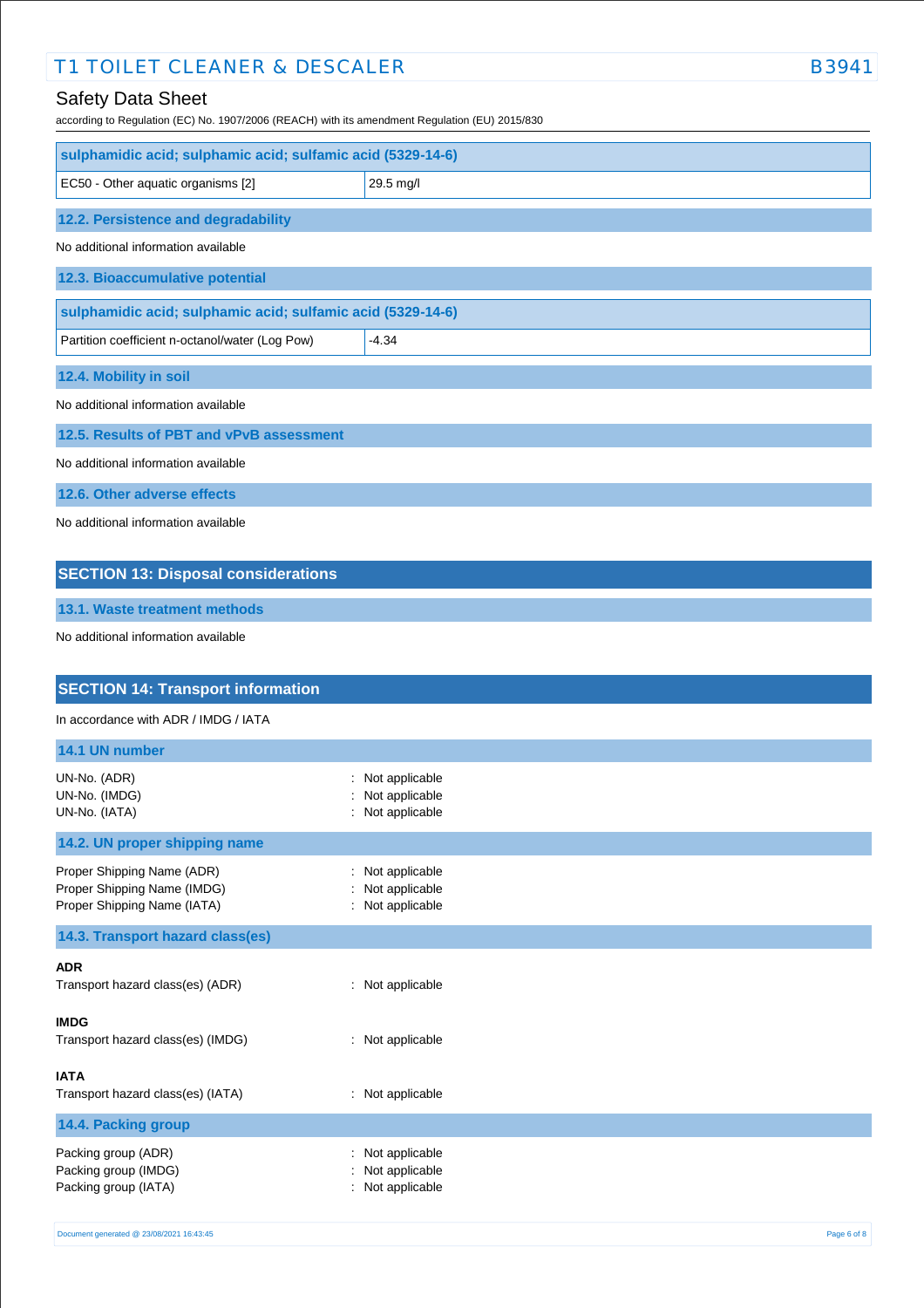## Safety Data Sheet

according to Regulation (EC) No. 1907/2006 (REACH) with its amendment Regulation (EU) 2015/830

| 14.5. Environmental hazards                       |                                          |
|---------------------------------------------------|------------------------------------------|
| Dangerous for the environment<br>Marine pollutant | : No<br>$:$ No                           |
| Other information                                 | : No supplementary information available |

#### **14.6. Special precautions for user**

#### **Overland transport**

No data available

## **Transport by sea**

No data available

#### **Air transport**

No data available

**14.7. Transport in bulk according to Annex II of Marpol and the IBC Code**

#### Not applicable

### **SECTION 15: Regulatory information**

#### **15.1. Safety, health and environmental regulations/legislation specific for the substance or mixture**

#### **15.1.1. EU-Regulations**

Contains no REACH substances with Annex XVII restrictions

Contains no substance on the REACH candidate list

Contains no REACH Annex XIV substances

Contains no substance subject to Regulation (EU) No 649/2012 of the European Parliament and of the Council of 4 July 2012 concerning the export and import of hazardous chemicals.

Contains no substance subject to Regulation (EU) No 2019/1021 of the European Parliament and of the Council of 20 June 2019 on persistent organic pollutants

Contains no substance subject to Regulation (EU) 2019/1148 of the European Parliament and of the Council of 20 June 2019 on the marketing and use of explosives precursors.

| Detergent Regulation (648/2004/EC): Labelling of contents: |               |  |
|------------------------------------------------------------|---------------|--|
| <b>Component</b>                                           | $\frac{9}{6}$ |  |
| non-ionic surfactants                                      | $\sim$ 5%     |  |
| perfumes                                                   |               |  |

#### **15.1.2. National regulations**

No additional information available

**15.2. Chemical safety assessment**

No additional information available

## **SECTION 16: Other information**

| <b>Full text of H- and EUH-statements:</b> |                                                                   |  |
|--------------------------------------------|-------------------------------------------------------------------|--|
| Aquatic Chronic 3                          | Hazardous to the aquatic environment - Chronic Hazard, Category 3 |  |
| Eye Irrit. 2                               | Serious eye damage/eye irritation, Category 2                     |  |
| H315                                       | Causes skin irritation.                                           |  |
| H319                                       | Causes serious eye irritation.                                    |  |
| H412                                       | Harmful to aquatic life with long lasting effects.                |  |
| Skin Irrit. 2                              | Skin corrosion/irritation, Category 2                             |  |

Document generated @ 23/08/2021 16:43:45 Page 7 of 8